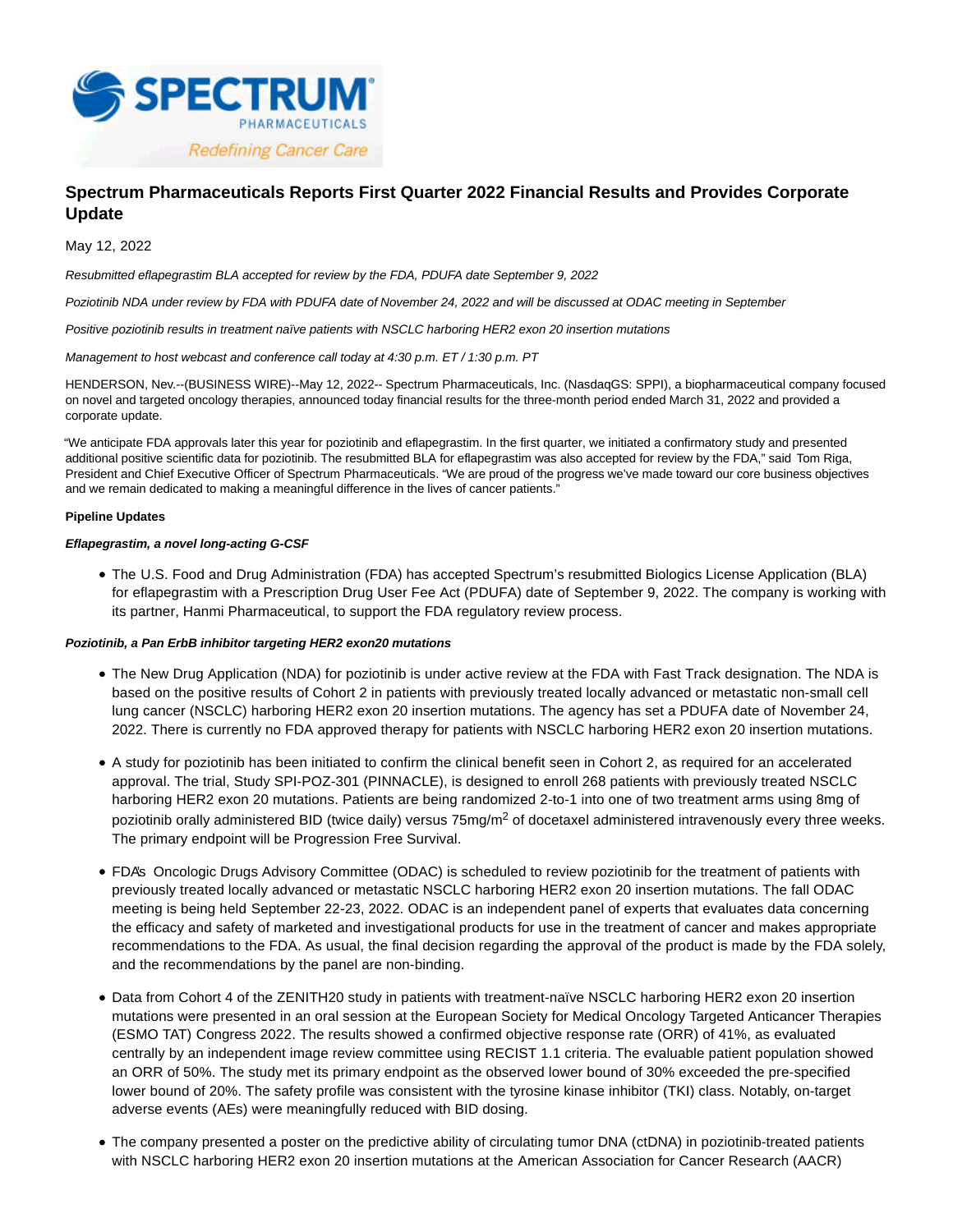Annual Meeting. Preliminary results suggest that decreases in plasma ctDNA during poziotinib therapy correlate with clinical response in patients with advanced NSCLC with HER2 exon 20 insertion mutations. Additional data from this study will be presented at the 2022 ASCO Annual Meeting in early June.

## **Corporate Updates**

- Nora E. Brennan was named Chief Financial Officer effective May 25, 2022. Ms. Brennan has served on Spectrum's Board of Directors since December 2020 and as Chair of the Audit Committee. She will relinquish her board duties to assume her new senior leadership role. Most recently, Ms. Brennan served as Chief Financial Officer of Fore Biotherapeutics, a developer of cancer therapies driven by functional genomics. Prior to Fore, she served as Chief Financial Officer at TELA Bio, Inc. and as Senior Vice President of Treasury and Investor Relations at Integra Life Sciences Holdings Corporation.
- Hanmi Pharmaceutical completed a \$20 million strategic equity investment in Spectrum in January 2022, which included revisions to the licensing and supply agreements for eflapegrastim and poziotinib.
- Two new members of the Board of Directors have been named. In March, Juhyun Lim was appointed to the Board. Ms. Lim currently serves as President, Global Strategy and Planning at Hanmi Science and Hanmi Pharmaceutical, where she leads the execution of corporate strategy and investment. In May, Spectrum named Brittany Bradrick to the Board and she will succeed Ms. Brennan as Chair of the Audit Committee. Ms. Bradrick currently serves as Chief Financial Officer of Neurelis, Inc. Ms. Bradrick is a seasoned executive with 25 years of experience in the life sciences sector including in the areas of mergers and acquisitions, investment banking, finance, strategy and corporate development.
- A strategic restructuring with a ~30% staff reduction and ~20-25% reduction in operating cash burn was initiated in January 2022 to focus the company's development activities on its late-stage assets, poziotinib and eflapegrastim. Development activities for the early-stage pipeline has been deprioritized.

## **Three-Month Period Ended March 31, 2022 (All numbers are from Continuing Operations and are approximate)**

## **GAAP Results**

Spectrum recorded a net loss of \$15.4 million, or a \$0.09 loss per basic and diluted share, in the three-month period ended March 31, 2022, compared to a net loss of \$35.7 million, or a \$0.25 loss per basic and diluted share, in the comparable period in 2021. Total research and development expenses were \$4.2 million in the quarter, as compared to \$19.4 million in the same period in 2021. Selling, general and administrative expenses were \$9.9 million in the quarter, compared to \$14.3 million in the same period in 2021.

## **Non-GAAP Results**

Spectrum recorded a non-GAAP net loss of \$9.6 million, or a \$0.06 non-GAAP loss per basic and diluted share, in the three-month period ended March 31, 2022, compared to a non-GAAP net loss of \$29.4 million, or a \$0.20 non-GAAP loss per basic and diluted share, in the comparable period in 2021. Non-GAAP research and development expenses were \$2.1 million, as compared to \$18.0 million in the same period of 2021. Non-GAAP selling, general and administrative expenses were \$7.5 million, as compared to \$11.5 million in the same period in 2021.

#### **Cash Position and Guidance**

In January, the company received a \$20 million strategic equity investment from Hanmi Pharmaceutical. Together with this strategic investment, Spectrum ended the quarter with cash, cash equivalents, and marketable securities of approximately \$89.2 million. The additional cash, combined with the restructuring, is expected to extend the company's cash runway into 2023.

## **Conference Call**

Thursday, May 12, 2022 @ 4:30 p.m. Eastern/1:30 p.m. Pacific

Domestic: (877) 837-3910, Conference ID# 2863606

```
International: (973) 796-5077, Conference ID# 2863606
```
This conference call will also be webcast. Listeners may access the webcast, which will be available on the investor relations page of Spectrum Pharmaceuticals' website[: https://investor.sppirx.com/events-and-presentations o](https://cts.businesswire.com/ct/CT?id=smartlink&url=https%3A%2F%2Finvestor.sppirx.com%2Fevents-and-presentations&esheet=52717779&newsitemid=20220512005915&lan=en-US&anchor=https%3A%2F%2Finvestor.sppirx.com%2Fevents-and-presentations&index=1&md5=f388b0d5b8517eedd3f4c15cd506f86e)n May 12, 2022 at 4:30 p.m. Eastern/1:30 p.m. Pacific.

#### **About Spectrum Pharmaceuticals, Inc.**

Spectrum Pharmaceuticals is a biopharmaceutical company focused on acquiring, developing, and commercializing novel and targeted oncology therapies. Spectrum has a strong track record of successfully executing across the biopharmaceutical business model, from in-licensing and acquiring differentiated drugs, clinically developing novel assets, successfully gaining regulatory approvals and commercializing in a competitive healthcare marketplace. Spectrum has a late-stage pipeline with novel assets that serve areas of unmet need. This pipeline has the potential to transform the company in the near future. For additional information on Spectrum Pharmaceuticals please visit [www.sppirx.com.](https://cts.businesswire.com/ct/CT?id=smartlink&url=http%3A%2F%2Fwww.sppirx.com&esheet=52717779&newsitemid=20220512005915&lan=en-US&anchor=www.sppirx.com&index=2&md5=1fb40f7b54b7c21a4b35d4840c359c49)

## **About the ZENITH20 Clinical Trial**

The ZENITH20 study consists of seven cohorts of NSCLC patients. Cohorts 1 (EGFR) and 2 (HER2) in previously treated NSCLC patients with exon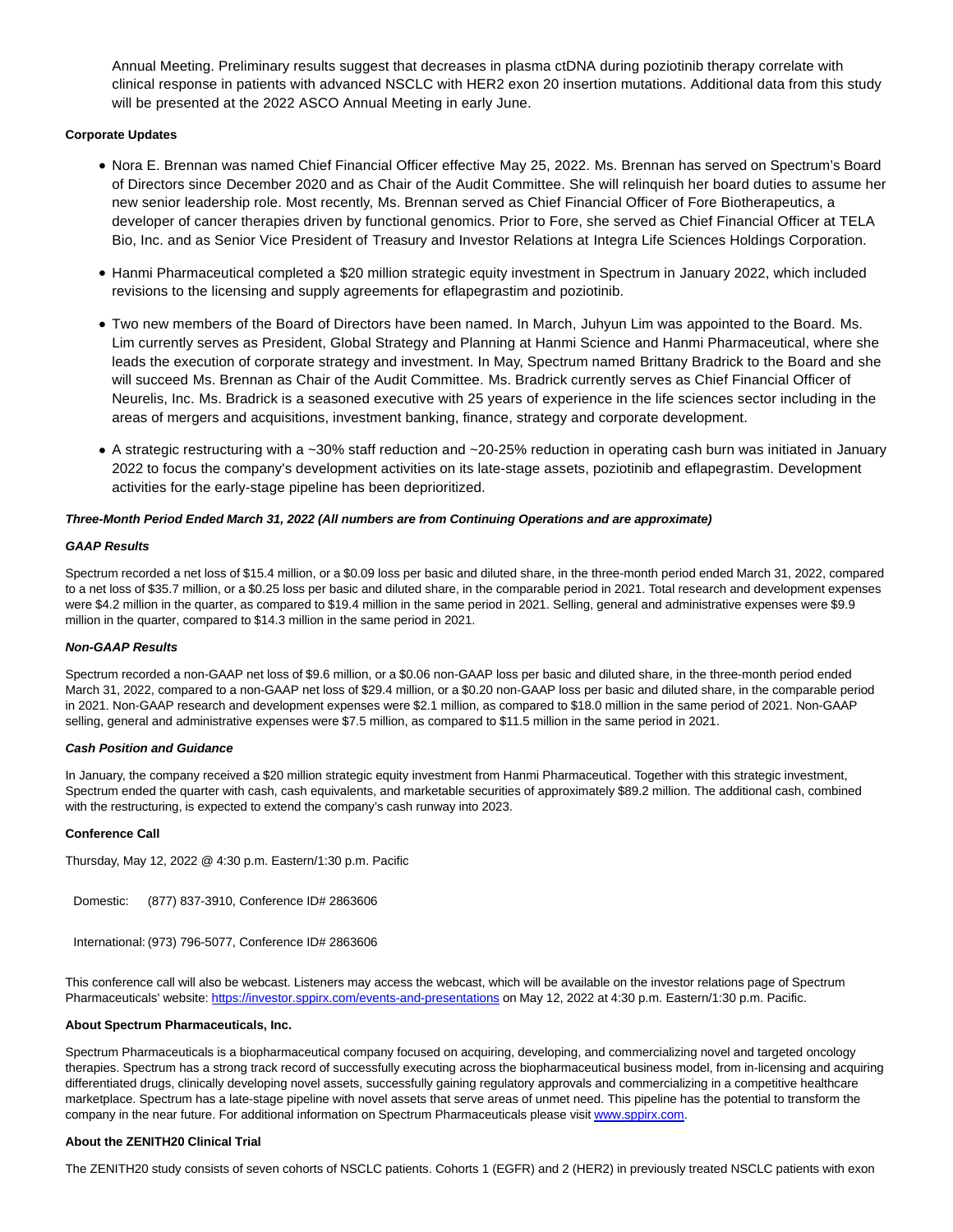20 mutations. Cohort 3 (EGFR) in first-line patients and Cohort 4 (HER2) in first-line NSCLC patients with exon 20 mutations have completed enrollment. Cohorts 1- 4 are each independently powered for a pre-specified statistical hypothesis and the primary endpoint is objective response rate (ORR). Cohort 5 includes previously treated or treatment-naïve NSCLC patients with EGFR or HER2 exon 20 insertion mutations. Cohort 6 includes NSCLC patients with classical EGFR mutations who progressed while on treatment with first-line osimertinib and developed an additional EGFR mutation. Cohort 7 includes NSCLC patients with a variety of less common mutations in EGFR or HER2 exons 18-21 or the extracellular or transmembrane domains.

# **Notice Regarding Forward-looking statements**

Certain statements in this press release may constitute "forward-looking statements" within the meaning of the United States Private Securities Litigation Reform Act of 1995, as amended to date. These forward-looking statements relate to a variety of matters, including, without limitation, statements that relate to Spectrum's business and its future, including the likelihood and timing of the FDA approval of poziotinib and eflapegrastin, the results of the confirmatory study for poziotinib, the results of the ODAC's review of poziotinib and related recommendation to the FDA, the speed of enrollment in the company's remaining ZENITH20 Cohorts, whether additional data for poziotinib-treated patients with NSCLC harboring HER20 exon 20 insertion mutations will continue to demonstrate similar results to the preliminary data suggesting the predictive ability of circulating tumor DNA (ctDNA), the future potential of Spectrum's existing drug pipeline, the results of the company's strategic restructuring, the length of the company's cash runway and other statements that are not purely statements of historical fact. These forward-looking statements are made on the basis of the current beliefs, expectations, and assumptions of the management of Spectrum and are subject to significant risks and uncertainties that could cause actual results to differ materially from what may be expressed or implied in these forward-looking statements. Risks that could cause actual results to differ include, but are not limited to, the uncertainties inherent in new product development, including clinical trial results and additional analysis of existing preclinical and clinical data, the possibility that Spectrum's new and existing drug candidates, including poziotinib, may not ultimately prove to be safe or effective, the possibility that Spectrum's new and existing drug candidates, if approved, may not be more effective, safer, or more cost-efficient than competing drugs and other risks that are described in further detail in the company's reports filed with the Securities and Exchange Commission. The company does not plan to update any such forward-looking statements and expressly disclaims any duty to update the information contained in this press release except as required by law. For a further discussion of risks and uncertainties that could cause actual results to differ from those expressed in these forward-looking statements, as well as risks relating to the business of Spectrum in general, see the risk disclosures in the Annual Report on Form 10-K of Spectrum for the year ended December 31, 2021, and in subsequent reports on Forms 10-Q and 8-K and other filings made with the SEC by Spectrum.

SPECTRUM PHARMACEUTICALS, INC.® is a registered trademark of Spectrum Pharmaceuticals, Inc and its affiliates. REDEFINING CANCER CARE™ and the Spectrum Pharmaceuticals' logos are trademarks owned by Spectrum Pharmaceuticals, Inc. Any other trademarks are the property of their respective owners.

© 2022 Spectrum Pharmaceuticals, Inc. All Rights Reserved

#### **SPECTRUM PHARMACEUTICALS, INC.**

#### **Condensed Consolidated Statements of Operations**

(In thousands, except share and per share amounts)

(Unaudited)

|                                                                                        | <b>Three Months Ended</b> |          |  |  |
|----------------------------------------------------------------------------------------|---------------------------|----------|--|--|
|                                                                                        | March 31,                 |          |  |  |
|                                                                                        | 2022                      | 2021     |  |  |
| Operating costs and expenses:                                                          |                           |          |  |  |
| Selling, general and administrative                                                    | \$9,870                   | \$14,315 |  |  |
| Research and development                                                               | 4,193                     | 19,371   |  |  |
| Total operating costs and expenses                                                     | 14,063                    | 33,686   |  |  |
| Loss from continuing operations before other income (expense) and income taxes (14,063 |                           | (33,686) |  |  |
| Other income (expense):                                                                |                           |          |  |  |
| Interest income, net                                                                   | 11                        | 84       |  |  |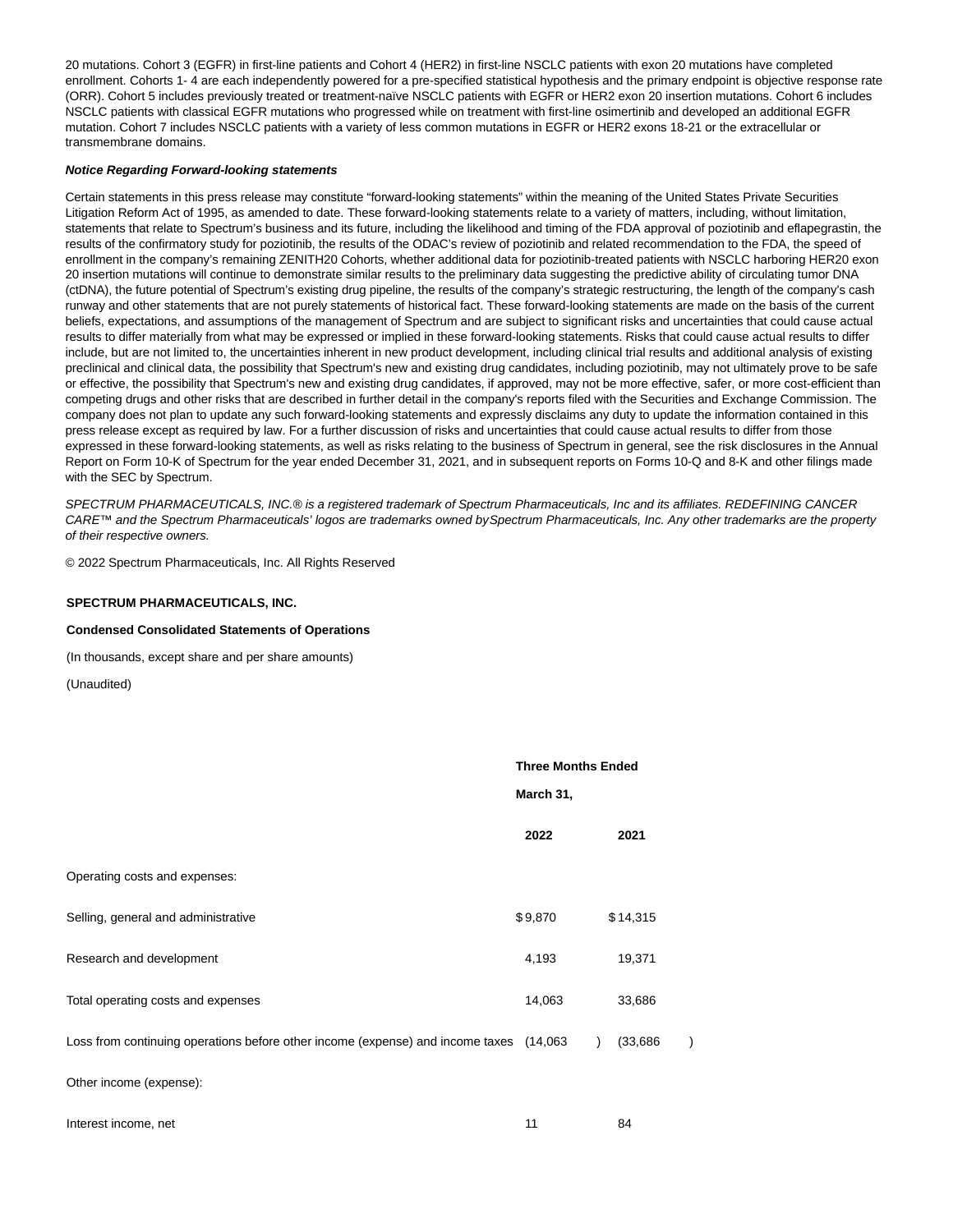| Other expense, net                                     | (1, 334)    | $\lambda$     | (2,081)         | $\lambda$         |                      |
|--------------------------------------------------------|-------------|---------------|-----------------|-------------------|----------------------|
| Total other expense                                    | (1, 323)    | $\lambda$     | (1,997)         | $\mathcal{E}$     |                      |
| Loss from continuing operations before income taxes    | (15, 386)   | $\lambda$     | (35, 683)       | $\mathcal{E}$     |                      |
| Benefit for income taxes from continuing operations    | (16)        | $\lambda$     | $\overline{7}$  |                   |                      |
| Loss from continuing operations                        | \$(15, 402) |               | $)$ \$ (35,676  | $\mathcal{E}$     |                      |
| Loss from discontinued operations, net of income taxes | (40)        | $\mathcal{E}$ | (21)            |                   |                      |
| Net loss                                               | \$(15, 442) |               | $)$ \$ (35,697) | $\mathcal{E}$     |                      |
| Basic and diluted loss per share:                      |             |               |                 |                   |                      |
| Loss from continuing operations                        | \$(0.09)    |               | $)$ \$ (0.25    | $\lambda$         |                      |
| Loss from discontinued operations                      | \$0.00      |               | \$0.00          |                   |                      |
| Net loss per share, basic and diluted                  | \$(0.09)    | $\lambda$     | \$(0.25)        | $\lambda$         |                      |
| Weighted average shares outstanding, basic and diluted | 169,735,019 |               | 145,371,657     |                   |                      |
| SPECTRUM PHARMACEUTICALS, INC.                         |             |               |                 |                   |                      |
| <b>Condensed Consolidated Balance Sheets</b>           |             |               |                 |                   |                      |
| (In thousands, except share and par value amounts)     |             |               |                 |                   |                      |
| (Unaudited)                                            |             |               |                 |                   |                      |
|                                                        |             |               |                 | March 31,<br>2022 | December 31,<br>2021 |
| <b>ASSETS</b>                                          |             |               |                 |                   |                      |
| Current assets:                                        |             |               |                 |                   |                      |
| Cash and cash equivalents                              |             |               |                 | \$78,679          | \$88,539             |
| Marketable securities                                  |             |               |                 | 10,535            | 12,108               |
| Other receivables                                      |             |               |                 | 639               | 1,028                |
| Prepaid expenses and other current assets              |             |               |                 | 3,328             | 2,277                |
|                                                        |             |               |                 |                   |                      |

Property and equipment, net 455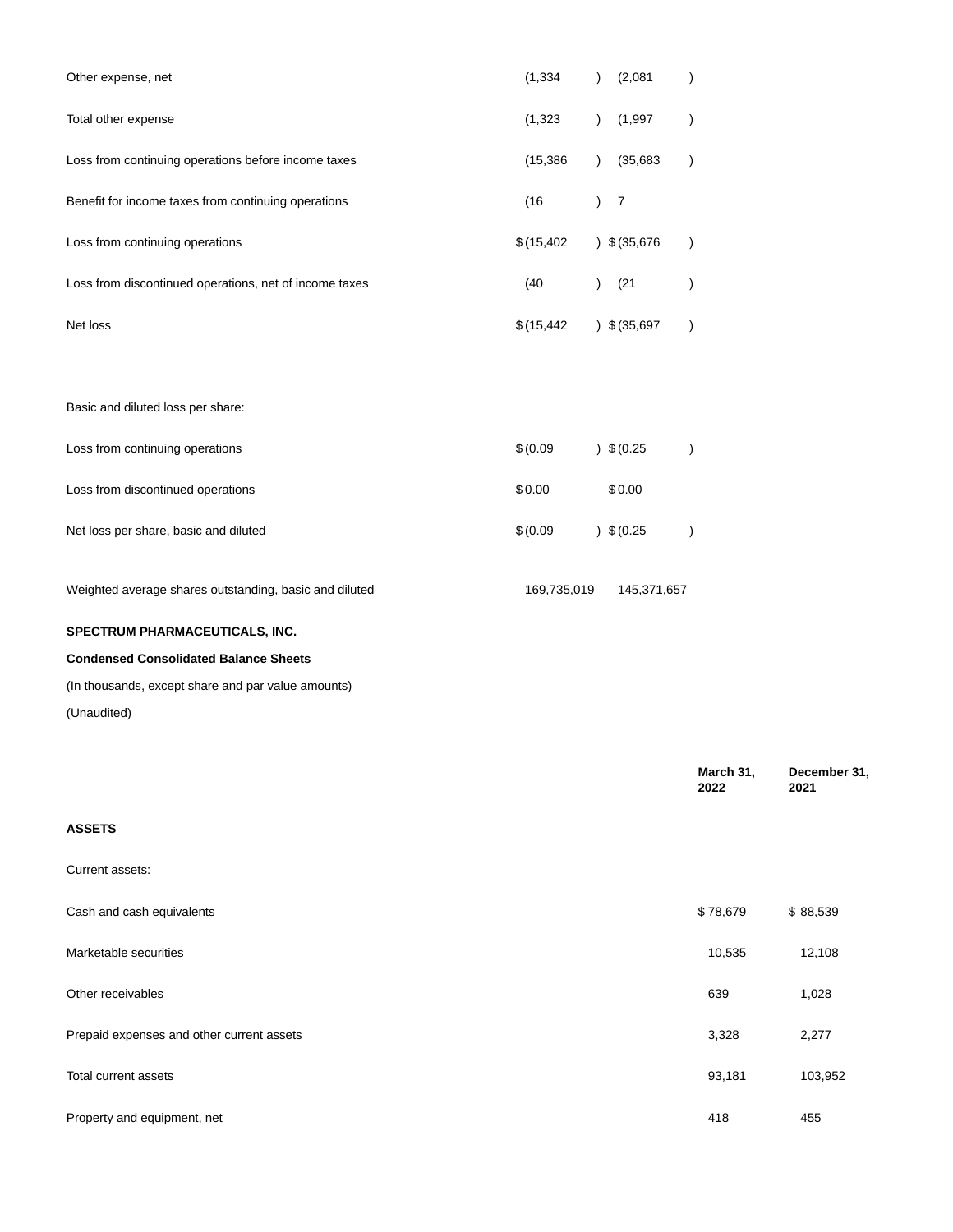| Facility and equipment under lease                                                                                                                                          | 2,107                | 2,505       |
|-----------------------------------------------------------------------------------------------------------------------------------------------------------------------------|----------------------|-------------|
| Other assets                                                                                                                                                                | 4,348                | 4,636       |
| <b>Total assets</b>                                                                                                                                                         | \$100,054            | \$111,548   |
| <b>LIABILITIES AND STOCKHOLDERS' EQUITY</b>                                                                                                                                 |                      |             |
| <b>Current liabilities:</b>                                                                                                                                                 |                      |             |
| Accounts payable and other accrued liabilities                                                                                                                              | \$32,575             | \$41,258    |
| Accrued payroll and benefits                                                                                                                                                | 6,633                | 11,971      |
| <b>Total current liabilities</b>                                                                                                                                            | 39,208               | 53,229      |
| Other long-term liabilities                                                                                                                                                 | 5,590                | 10,766      |
| <b>Total liabilities</b>                                                                                                                                                    | 44,798               | 63,995      |
| Commitments and contingencies                                                                                                                                               |                      |             |
| Stockholders' equity:                                                                                                                                                       |                      |             |
| Preferred stock, \$0.001 par value; 5,000,000 shares authorized; no shares issued and outstanding                                                                           |                      |             |
| Common stock, \$0.001 par value; 300,000,000 shares authorized; 178,827,485 and 164,502,013 issued and<br>outstanding at March 31, 2022 and December 31, 2021, respectively | 179                  | 165         |
| Additional paid-in capital                                                                                                                                                  | 1,117,350            | 1,094,353   |
| Accumulated other comprehensive loss                                                                                                                                        | (2,908)<br>$\lambda$ | (3,042)     |
| Accumulated deficit                                                                                                                                                         | (1,059,365)          | (1,043,923) |
| Total stockholders' equity                                                                                                                                                  | 55,256               | 47,553      |
| Total liabilities and stockholders' equity                                                                                                                                  | \$100,054            | \$111,548   |

# **Non-GAAP Financial Measures (from Continuing Operations)**

In this press release, Spectrum reports certain historical results that have not been prepared in accordance with generally accepted accounting principles (GAAP), including non-GAAP selling, general and administrative expenses, non-GAAP research and development expenses, non-GAAP net loss and non-GAAP net loss per share. Non-GAAP financial measures are reconciled to the most directly comparable GAAP financial measures in the tables of this press release and the accompanying footnotes. The non-GAAP financial measures contained herein are a supplement to the corresponding financial measures prepared in accordance with GAAP. The non-GAAP financial measures presented exclude the items summarized in the below table.

Management believes that adjustments for these items assist investors in making comparisons of period-to-period operating results and that these items are not indicative of the company's on-going core operating performance. Management uses non-GAAP net loss in its evaluation of the company's core after-tax results of operations and trends between fiscal periods and believes that these measures are important components of its internal performance measurement process. Management believes that these non-GAAP financial measures are useful to investors in providing greater transparency to the information used by management in its operational decision-making. Management believes that the use of these non-GAAP financial measures also facilitates a comparison of the company's underlying operating performance with that of other companies in its industry, which use similar non-GAAP measures to supplement their GAAP results.

The non-GAAP financial measures presented herein have certain limitations in that they do not reflect all of the costs associated with the operations of the company's business as determined in accordance with GAAP. Therefore, investors should consider non-GAAP financial measures in addition to, and not as a substitute for, or as superior to, measures of financial performance prepared in accordance with GAAP. In addition, other companies,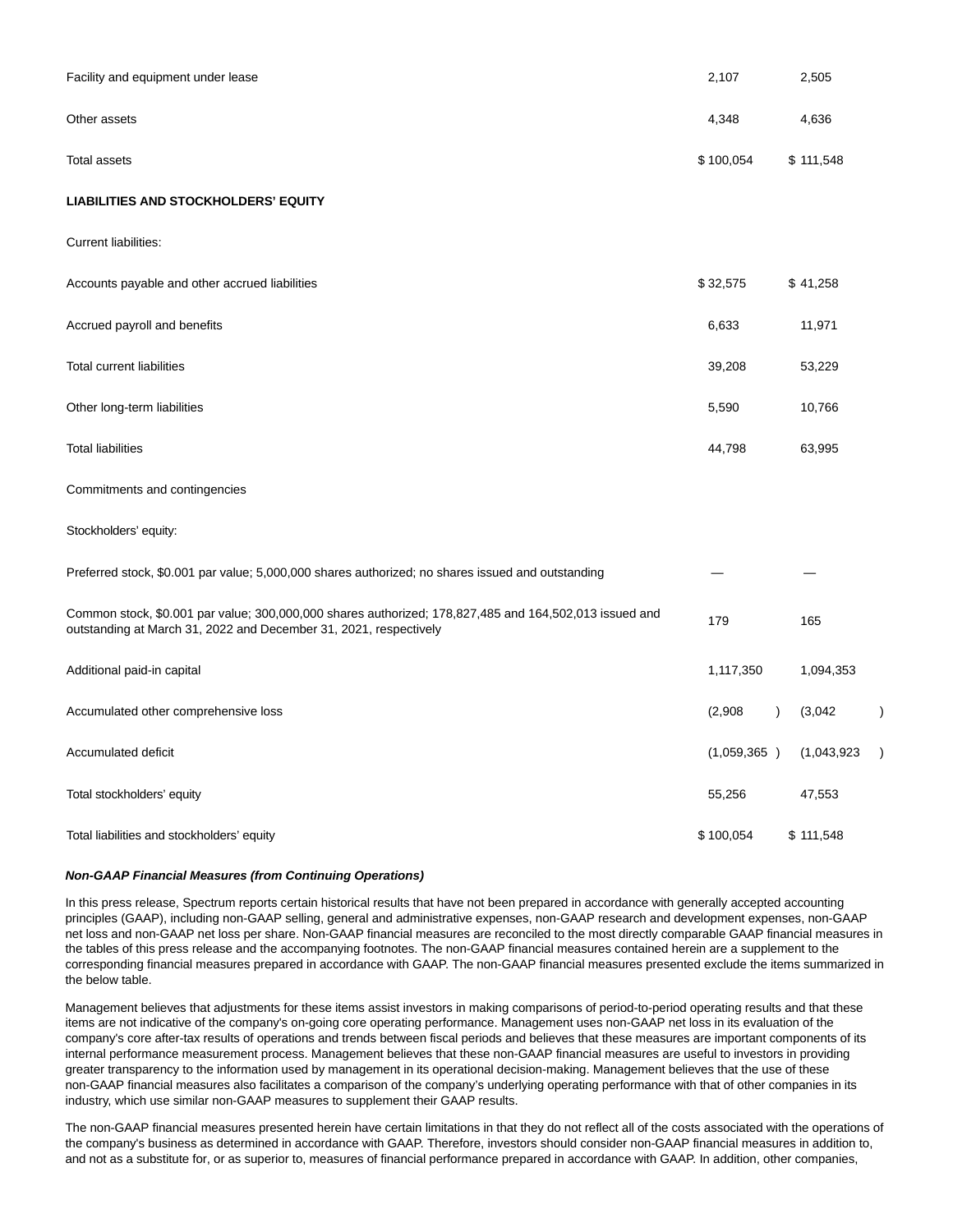including other companies in our industry, may calculate non-GAAP financial measures differently than we do, limiting their usefulness as a comparative tool. Investors and potential investors are encouraged to review the reconciliation of our non-GAAP financial measures contained within this news release with our GAAP financial results.

# **SPECTRUM PHARMACEUTICALS, INC.**

#### **Reconciliation of Non-GAAP Adjustments for Condensed Consolidated Statements of Operations**

(In thousands, except share and per share amounts)

|                                                              |            | <b>CONTINUING OPERATIONS ONLY</b><br><b>Three Months Ended</b> |  |  |  |
|--------------------------------------------------------------|------------|----------------------------------------------------------------|--|--|--|
|                                                              |            |                                                                |  |  |  |
|                                                              | March 31,  |                                                                |  |  |  |
|                                                              | 2022       | 2021                                                           |  |  |  |
| (1) GAAP selling, general and administrative                 | \$9,870    | \$14,315                                                       |  |  |  |
| Non-GAAP adjustments to SG&A:                                |            |                                                                |  |  |  |
| Stock-based compensation expense                             | (1,905)    | (2,799)<br>$\lambda$<br>$\mathcal{E}$                          |  |  |  |
| Depreciation expense                                         | (71)       | (63)<br>$\lambda$<br>$\lambda$                                 |  |  |  |
| Lease expense                                                | 39         | 23                                                             |  |  |  |
| Severance expense                                            | (408)      | $\lambda$                                                      |  |  |  |
| Non-GAAP selling, general and administrative                 | \$7,525    | \$11,476                                                       |  |  |  |
| (2) GAAP research and development                            | \$4,193    | \$19,371                                                       |  |  |  |
| Non-GAAP adjustments to R&D:                                 |            |                                                                |  |  |  |
| Stock-based compensation expense                             | (1,090)    | (1, 414)<br>$\lambda$<br>$\lambda$                             |  |  |  |
| Depreciation expense                                         | (2)        | (2)<br>$\lambda$<br>$\mathcal{E}$                              |  |  |  |
| Severance expense                                            | (1,040)    |                                                                |  |  |  |
| Non-GAAP research and development                            | \$2,061    | \$17,955                                                       |  |  |  |
| (3) GAAP net loss from continuing operations                 | \$(15,402) | $)$ \$ (35,676<br>)                                            |  |  |  |
| Non-GAAP adjustments to net loss from continuing operations: |            |                                                                |  |  |  |
| Adjustments to SG&A and R&D, as noted above                  | 4,477      | 4,255                                                          |  |  |  |
| Adjustments to other expense                                 | 1,329      | 2,072                                                          |  |  |  |
| Adjustments to benefit for income taxes                      | 16         | (7)                                                            |  |  |  |
| Non-GAAP net loss from continuing operations                 | \$ (9,580) | $9, 4$ (29,356)                                                |  |  |  |